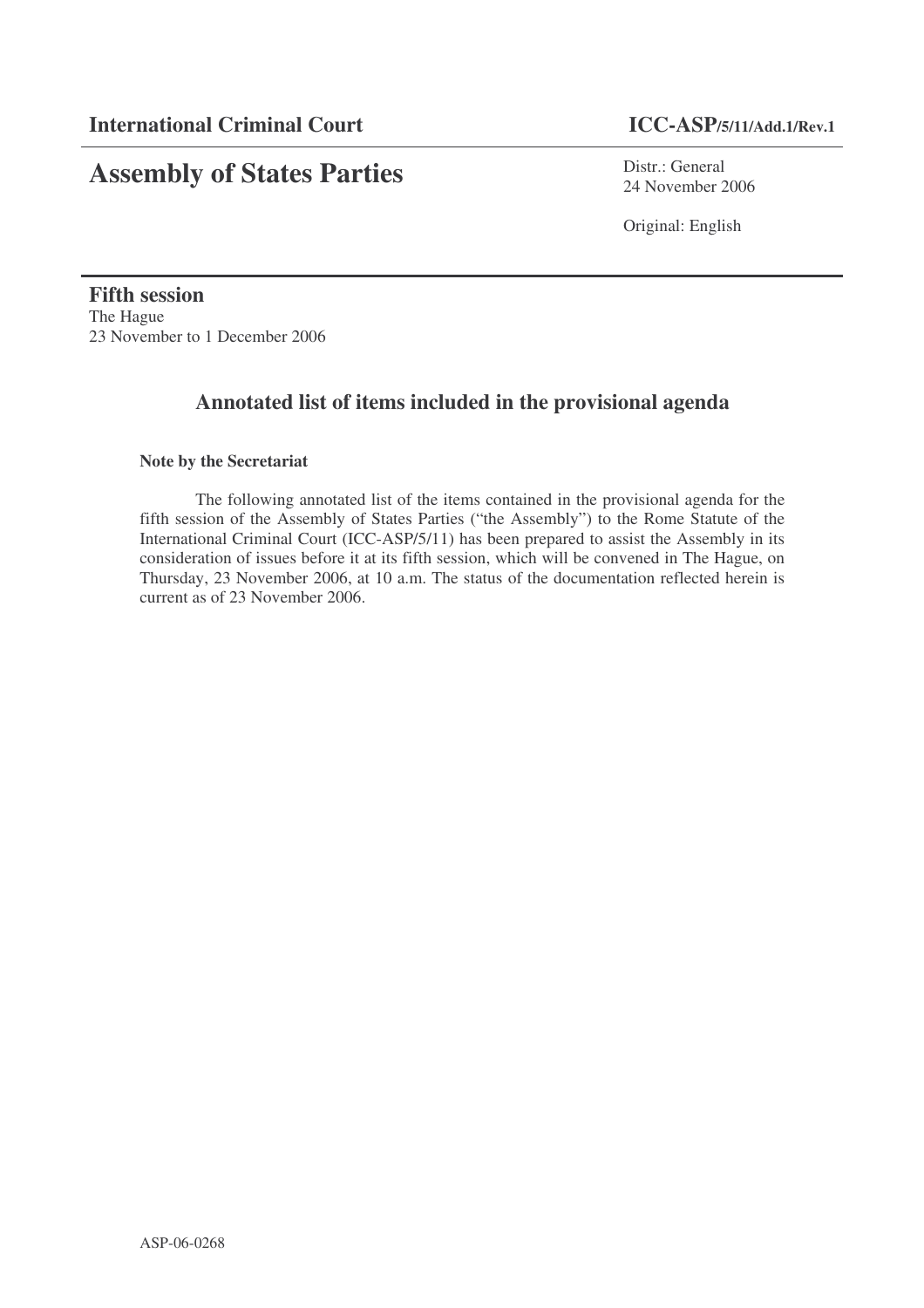# **Annotated list of items included in the provisional agenda**

# **1. Opening of the session by the President**

In accordance with article 112, paragraph 6, of the Rome Statute, the Assembly of States Parties ("the Assembly") meets once a year in regular session. In accordance with rule 5 of the Rules of Procedure of the Assembly of States Parties ("Rules of Procedure"),<sup>1</sup> the Assembly, at the 4<sup>th</sup> meeting of its fourth session, on 3 December 2005, decided to convene its fifth session in The Hague, for eight days in November-December 2006, with a resumption of not less than three days of the Special Working Group on the Crime of Aggression in 2007 in New York. The exact dates in both cases were to be determined by the Bureau of the Assembly.<sup>2</sup> At a meeting on 13 January 2006, the Bureau decided to convene the fifth session from 23 November to 1 December 2006, and the resumed fifth session from 29 to 31 January 2007.

At the 5<sup>th</sup> meeting of its third session, on 9 September 2004, the Assembly elected Mr. Bruno Stagno Ugarte (Costa Rica) President of the Assembly for the fourth to sixth sessions.<sup>3</sup> Rule 30 of the Rules of Procedure provides that the President shall declare the opening of each plenary meeting of the session.

# **2. Silent prayer or meditation**

Pursuant to rule 43 of the Rules of Procedure, immediately after the opening of the first plenary meeting and immediately preceding the closing of the final plenary meeting, the President shall invite the representatives to observe one minute of silence dedicated to prayer or meditation.

# **3. Adoption of the agenda**

Rules 10 to 13 and 18 to 22 of the Rules of Procedure concerning the agenda are applicable to regular sessions.

In accordance with rules 10 and 11 of the Rules of Procedure, the provisional agenda for the fifth session (ICC-ASP/5/11) and for the resumed fifth session (ICC-ASP/5/24) were issued on 4 September 2006 and 6 November 2006, respectively. In accordance with rule 19 of the Rules of Procedure, the agenda has to be submitted to the Assembly for approval.

*Documentation* Provisional agenda (ICC-ASP/5/11)

<sup>1</sup> *Official Records of the Assembly of States Parties to the Rome Statute of the International Criminal Court, First session, New York, 3-10 September 2002* (United Nations publication, Sales No. E.03.V.2 and corrigendum), part II.C.

<sup>2</sup> *Official Records of the Assembly of States Parties to the Rome Statute of the International Criminal Court, Fourth session, The Hague, 28 November to 3 December 2005* (International Criminal Court publication, ICC-ASP/4/32), part I.B.17, para. 40.

<sup>3</sup> *Official Records of the Assembly of States Parties to the Rome Statute of the International Criminal Court, Third session, The Hague, 6-10 September 2004* (International Criminal Court publication, ICC-ASP/3/25), part I.B, para. 45. In accordance with rule 29 of the Rules of Procedure, the President is elected for a three-year term.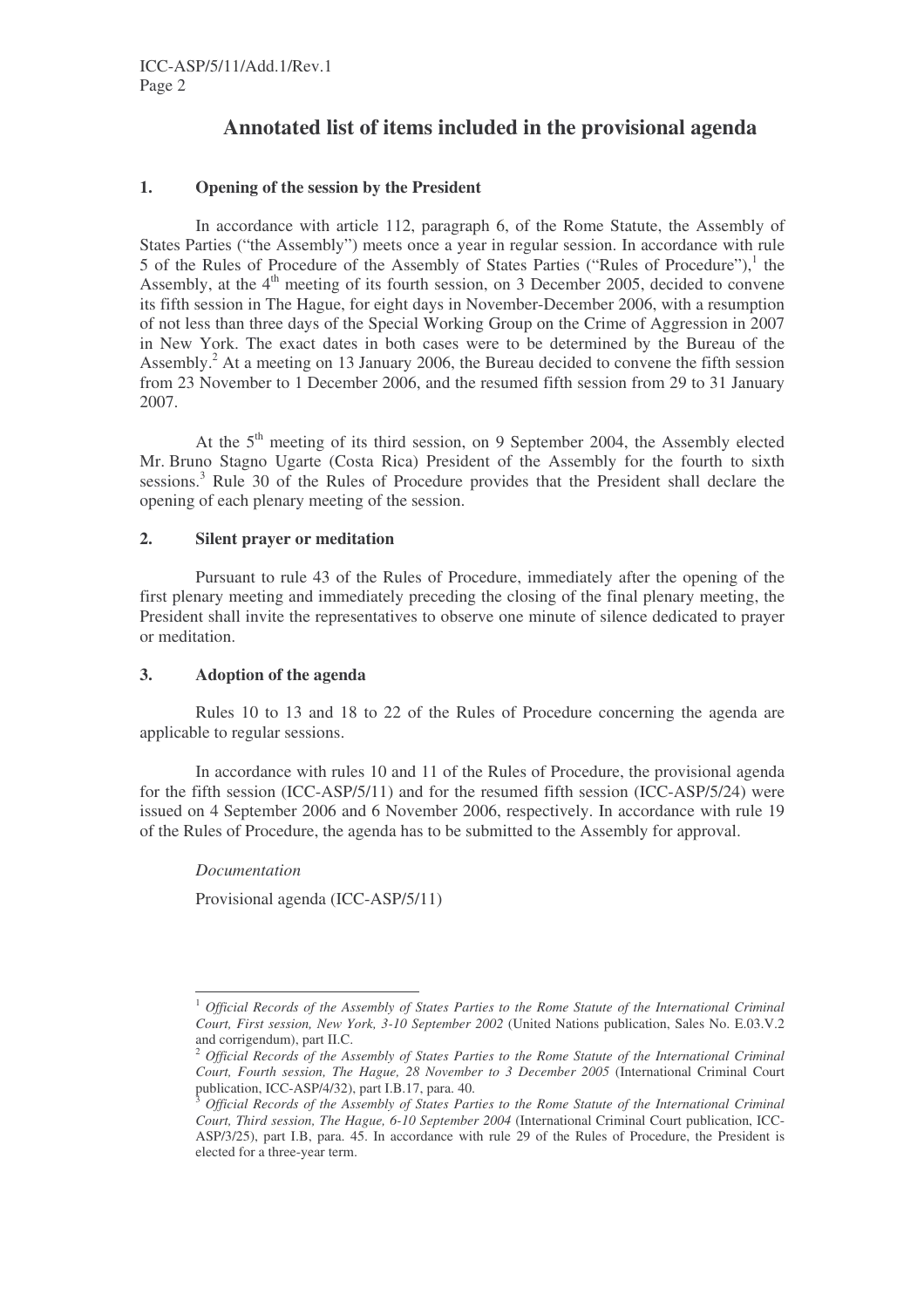# **4. States in arrears**

According to article 112, paragraph 8, of the Rome Statute, "A State Party which is in arrears in the payment of its financial contributions towards the costs of the Court shall have no vote in the Assembly and in the Bureau if the amount of its arrears equals or exceeds the amount of the contributions due from it for the preceding two full years."

At its fourth session, the Assembly took note of the report of the Bureau on the arrears of States Parties<sup>4</sup> and the recommendations therein and invited the Bureau to report back to the fifth session of the Assembly on the status of arrears, including on suggestions, if necessary, of measures to promote the timely, full and unconditional payment of assessed contributions and advances towards the costs of the Court. Furthermore, the Assembly decided that requests for exemption under article 112, paragraph 8, of the Rome Statute, should be submitted by States Parties to the Secretariat of the Assembly at least one month before the session of the Committee on Budget and Finance ("the Committee"), so as to facilitate the Committee's review of the requests and that the Committee should advise the Assembly of States Parties before the Assembly decided on any requests for exemption under article 112, paragraph 8, of the Rome Statute.<sup>5</sup>

At its sixth session, the Committee agreed that the Chair should ask three of its members to meet for one or two days immediately in advance of its seventh session to consider applications for exemption in accordance with the Assembly's decision. The three Committee members would meet informally and present their conclusions to the Committee as a whole. In turn, the Committee would adopt recommendations to the Assembly. This arrangement would be applied initially in 2006 and then be reviewed by the Committee.<sup>6</sup>

# *Documentation*

Report of the Committee on Budget and Finance on the work of its sixth session (ICC-ASP/5/1)

Report of the Committee on Budget and Finance on the work of its seventh session (ICC-ASP/5/23 and Corr.1 and Add.1 and Corr.1 (English only))

Report of the Bureau on the arrears of States Parties (ICC-ASP/5/27)

# **5. Credentials of representatives of States at the fifth session**

# **(a) Appointment of the Credentials Committee**

# **(b) Report of the Credentials Committee**

Representation and credentials are regulated by rules 23 to 28 of the Rules of Procedure. In accordance with rule 24, the credentials of representatives of States Parties and the names of alternates and advisers shall be submitted to the Secretariat if possible not later than 24 hours after the opening of the session. The credentials shall be issued by the Head of State or Government or by the Minister for Foreign Affairs or by a person authorized by either of them.

<sup>4</sup> ICC-ASP/4/14.

<sup>5</sup> *Official Records of the Assembly of States Parties to the Rome Statute of the International Criminal Court, Fourth session, The Hague, 28 November to 3 December 2005* (International Criminal Court publication, ICC-ASP/4/32), part III, ICC-ASP/4/Res.4 , oper. paras. 40, 43 and 44.

 $6$  ICC-ASP/5/1, paras. 15-16.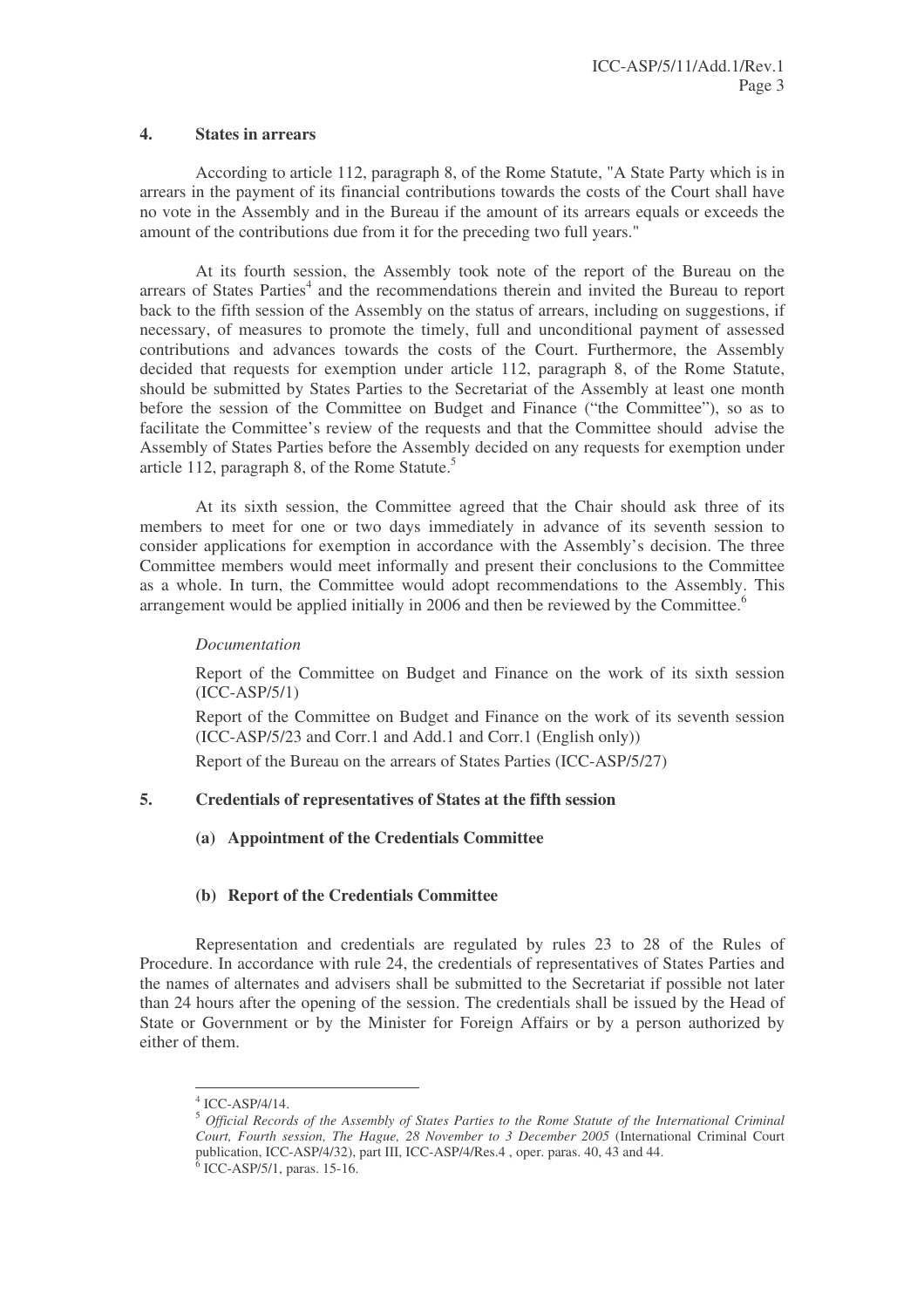Under rule 25, a Credentials Committee, consisting of representatives of nine States Parties to be appointed at the beginning of each session by the Assembly on the proposal of the President, shall examine the credentials of representatives of States Parties and report to the Assembly without delay.

# **6. Organization of work**

The Assembly will consider and adopt a programme of work at the beginning of the session on the basis of a proposal by the Bureau.

# **7. General debate**

*No documentation*

# **8. Election of the members of the Board of Directors of the Trust Fund for Victims**

By its resolution ICC-ASP/1/Res.6, the Assembly established a Trust Fund for the benefit of victims of crimes within the jurisdiction of the Court, and of the families of such victims, as well as a Board of Directors of the Trust Fund for the benefit of victims.

The relevant resolutions for the nomination and election of the members of the Board are ICC-ASP/1/Res.6 and ICC-ASP/1/Res.7, both of 9 September 2002. Pursuant to the latter resolution, States Parties shall nominate candidates during the nomination period, which shall be fixed by the Bureau of the Assembly of States Parties. Furthermore, nominations submitted before or after the nomination period shall not be considered. In this connection, the Bureau decided to fix a nomination period which ran for 12 weeks from 5 June 2006 to 27 August 2006. In accordance with paragraph 4 of resolution ICC-ASP/1/Res.5, the President of the Assembly extended the nomination period four times. The fourth extension will end on 19 November 2006.

For its part, the annex to resolution ICC-ASP/1/Res.6 provides that the Board shall have five members who shall be elected for a term of three years and may be re-elected once. They shall serve in an individual capacity on a pro bono basis. It also provides that the Assembly shall elect the members of the Board, all of whom shall be of a different nationality, on the basis of equitable geographical distribution and taking into account the need to ensure equitable gender distribution and equitable representation of the principal legal systems of the world. The members of the Board shall be of high moral character, impartiality and integrity and shall have competence in the assistance to victims of serious crimes.

Furthermore, resolution ICC-ASP/1/Res.7 provides that the distribution of seats in the Board shall be as follows:

- African States, one seat;
- Asian States, one seat;
- Eastern European States, one seat;
- Group of Latin American and Caribbean States, one seat;
- Western European and Other States, one seat.

#### *Documentation*

Note by the Secretariat on the second election of members of the Board of Directors of the Trust Fund for Victims (ICC-ASP/5/28)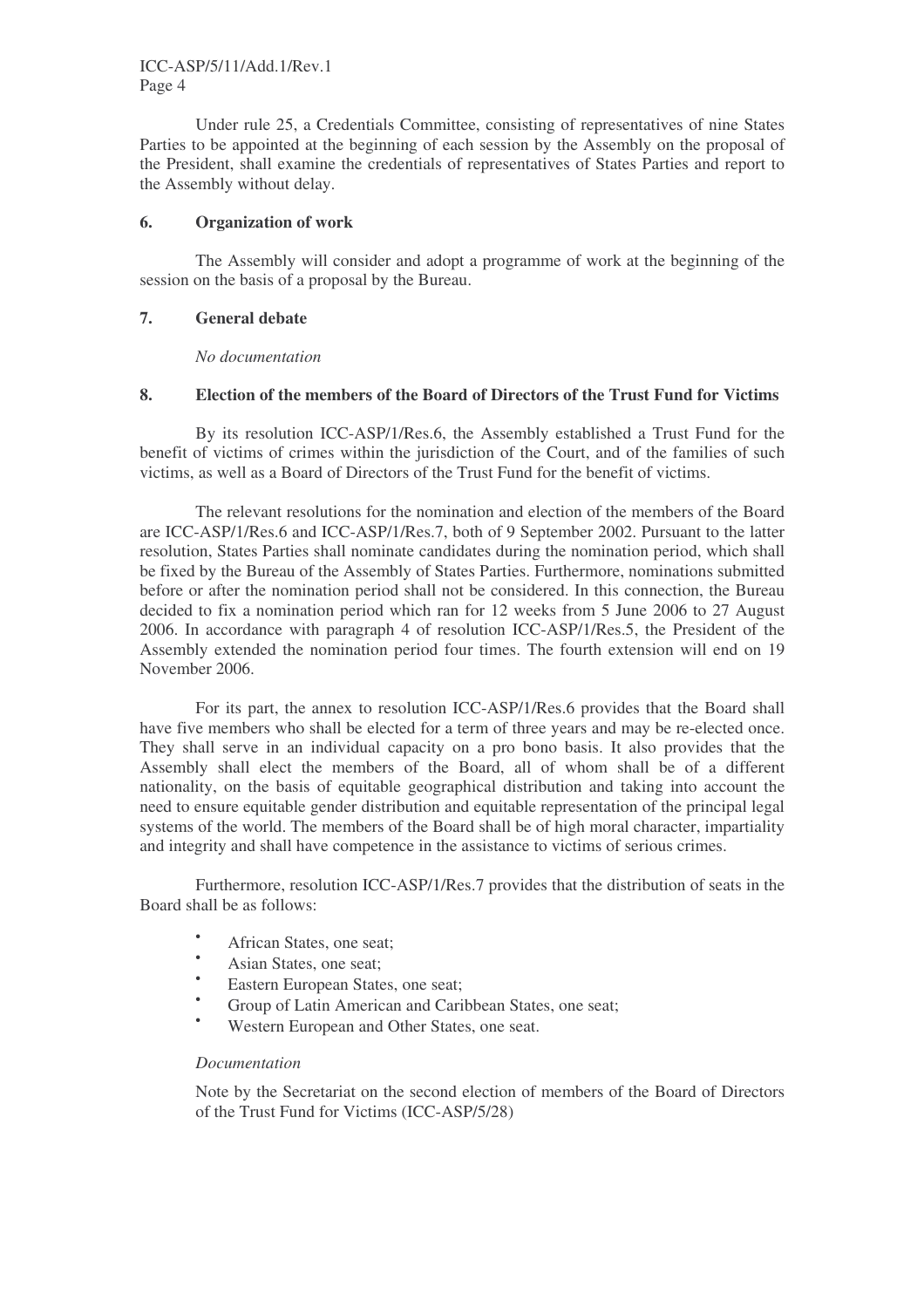# **9. Report on the activities of the Bureau**

In accordance with article 112, paragraph  $2(c)$ , of the Rome Statute, the Assembly shall consider the reports and activities of the Bureau and take appropriate action in regard thereto.

# *Documentation*

Report of the Bureau on ratification and implementation of the Rome Statute and on participation in the Assembly of States Parties (ICC-ASP/5/26)

### **10. Report on the activities of the Court**

Under article 112, paragraph 2(b) of the Rome Statute, the Assembly shall provide management oversight to the Presidency, the Prosecutor and the Registrar regarding the administration of the Court. In accordance with article 112, paragraph 5, of the Rome Statute, the President of the Court, the Prosecutor and the Registrar or their representatives may participate in meetings of the Assembly. As provided in rule 34 of the Rules of Procedure, they may make oral or written statements and provide information on any question under consideration. Accordingly, the President of the Court will present a report on the activities of the Court since the previous session of the Assembly.

# *Documentation*

Report on the activities of the Court (ICC-ASP/5/15)

# **11. Consideration and adoption of the budget for the fifth financial year**

In accordance with article 112, paragraph 2(d), of the Rome Statute, the Assembly shall consider and decide on the budget of the Court.

Regulation 3 of the Financial Regulations and Rules of the Court provides that the Registrar shall prepare the proposed programme budget for each financial period and submit it to the States Parties as well as to the Committee on Budget and Finance for consideration. The Committee on Budget and Finance shall make the relevant recommendations to the Assembly.

At its third session, the Assembly endorsed the recommendation of the Committee on Budget and Finance that the Court should include in future performance reports data on financial performance and results achieved rather than outputs. This information should be submitted annually to the Assembly through the Committee either in the draft programme budget or in a separate performance report.<sup>7</sup>

#### *Documentation*

Report to the Assembly of States Parties on the activities and projects of the Board of Directors of the Trust Fund for Victims for the period 16 August 2005 to 30 June 2006 (ICC-ASP/5/8 and Corr.1 (French only))

Proposed Programme Budget for 2007 of the International Criminal Court (ICC-ASP/5/9 and Corr.1\* (English only) and Corr.2)

<sup>7</sup> *Official Records of the Assembly of States Parties to the Rome Statute of the International Criminal Court, Third session, The Hague, 6-10 September 2004* (International Criminal Court publication, ICC-ASP/3/25), part II.A.8(b), para. 50, and part II.A.1, para. 4.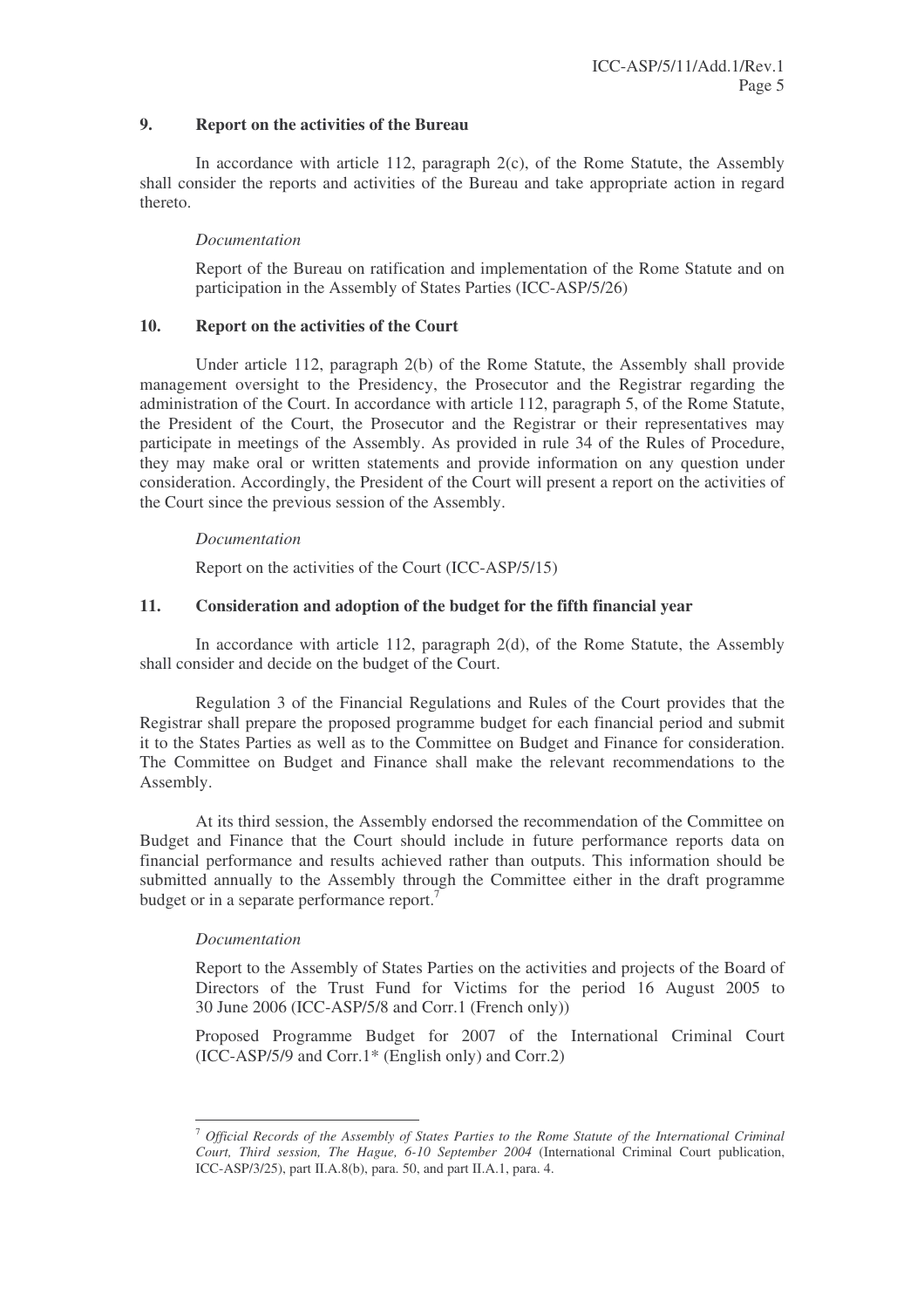Report on budget performance of the International Criminal Court as at 31 August 2006 (ICC-ASP/5/13)

Report on changing the Court's financial year (ICC-ASP/5/22)

Report of the Committee on Budget and Finance on the work of its seventh session (ICC-ASP/5/23 and Corr.1 and Add.1 and Corr.1 (English only))

Report to the Assembly of States Parties on options for ensuring adequate defence counsel for accused persons (ICC-ASP/3/16) – Update to Annex 2: Payment details of the ICC legal aid scheme (ICC-ASP/5/INF.1)

Proposal by Australia, Canada and New Zealand in relation to the section of the draft resolution on the proposed programme budget for 2007 dealing with the scale of assessments (ICC-ASP/5/WP.1)

# **12. Consideration of the audit reports**

#### **(a) External Auditor**

Regulation 12 of the Financial Regulations and Rules provides that the Assembly shall appoint an Auditor to conduct audits in conformity with generally accepted common auditing standards, subject to any special directions of the Assembly and in accordance with the additional terms of reference set out in the annex to the Financial Regulations and Rules. At the  $11<sup>th</sup>$  meeting of its first session, on 22 April 2003, the Assembly was informed that the Bureau, acting under the delegated authority of the Assembly<sup>8</sup>, had appointed the National Audit Office of the United Kingdom of Great Britain and Northern Ireland as Auditor for the Court for a period of four years.<sup>9</sup>

In accordance with regulation 12.7, the Auditor shall issue a report on the audit of the financial statements and relevant schedules relating to the accounts for the financial period. In accordance with regulations 12.8 and 12.9, audit reports, before their submission to the Assembly, are subject to examination by the Registrar and the Committee on Budget and Finance. The Assembly considers and approves the financial statements and audit reports forwarded to it by the Committee on Budget and Finance.

#### *Documentation*

Financial statements for the period 1 January to 31 December 2005 (ICC-ASP/5/2)

Trust Fund for Victims: financial statements for the period 1 January to 31 December 2005 (ICC-ASP/5/3)

Report of the Committee on Budget and Finance on the work of its seventh session (ICC-ASP/5/23 and Corr.1 and Add.1 and Corr.1 (English only))

#### **(b) Report of the Office of Internal Audit**

At its second session, the Assembly endorsed the recommendation of the Committee on Budget and Finance that the Internal Auditor should be able to decide his or her annual work programme independently, including any issues raised by the Committee, and that the

<sup>8</sup> *Official Records of the Assembly of States Parties to the Rome Statute of the International Criminal Court, First session, New York, 3-10 September 2002* (United Nations publication, Sales No. E.03.V.2 and corrigendum), part I, para. 29.

<sup>9</sup> *Official Records of the Assembly of States Parties to the Rome Statute of the International Criminal Court, First session (first and second resumptions), New York, 3-7 February and 21-23 April 2003* (United Nations publication, ICC-ASP/1/3/Add.1), part I, para. 40.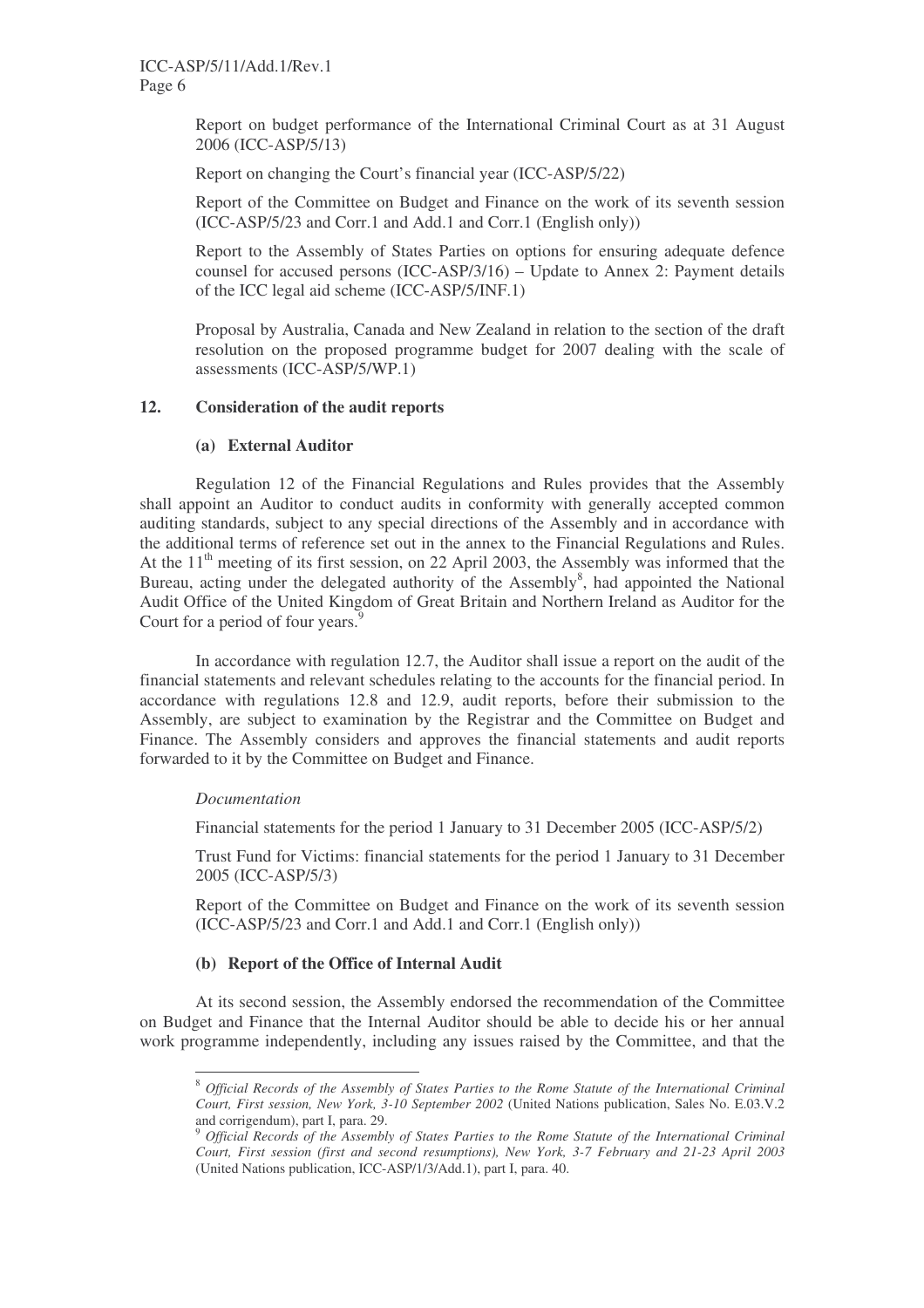Internal Auditor should submit an annual report on the activities of the Office to the Assembly, through the Committee.<sup>10</sup>

#### *Documentation*

Report of the Office of Internal Audit (ICC-ASP/5/5)

Report of the Committee on Budget and Finance on the work of its seventh session (ICC-ASP/5/23 and Corr.1 and Add.1 and Corr.1 (English only))

### **13. Appointment of the External Auditor**

Regulation 12 of the Financial Regulations and Rules provides that the Assembly shall appoint an Auditor to conduct audits in conformity with generally accepted common auditing standards, subject to any special directions of the Assembly and in accordance with the additional terms of reference set out in the annex to the Financial Regulations and Rules. At the  $11<sup>th</sup>$  meeting of its first session, on 22 April 2003, the Assembly was informed that the Bureau, acting under the delegated authority of the Assembly<sup>11</sup>, had appointed the National Audit Office of the United Kingdom of Great Britain and Northern Ireland as Auditor for the Court for a period of four years.<sup>12</sup>

At its fourth session and pursuant to a request from the Bureau, the Assembly undertook a preliminary consideration of the appointment of the External Auditor for the quadrennium 2007-2010. The Assembly was informed that, in accordance with the current terms of appointment, the External Auditor would audit four financial periods (2002-2003, 2004, 2005 and 2006). Accordingly, the External Auditor for the second quadrennium would cover the financial periods from 2007-2010.

At the same session, the Assembly noted that it could opt to proceed with a request for a bid among States Parties or indicate that it is, in principle, inclined to renew the appointment of the current External Auditor for a second four-year period. The Assembly expressed its preference for the latter option and decided to include in the provisional agenda of its fifth session an agenda item entitled "Appointment of the External Auditor" and requested the Court to submit a report to the Assembly, through the Committee on Budget and Finance, on the terms and conditions for the renewal, prior to that session.<sup>13</sup>

#### *Documentation*

Report on the reappointment of the External Auditor (ICC-ASP/5/4)

Report of the Committee on Budget and Finance on the work of its seventh session (ICC-ASP/5/23 and Corr.1 and Add.1 and Corr.1 (English only))

<sup>10</sup> *Official Records of the Assembly of States Parties to the Rome Statute of the International Criminal Court, Second session, New York, 8-12 September 2003* (United Nations publication, Sales No. E.03.V.13), part II.A.1, para. 1 and part II.A.6, para. 29.

<sup>11</sup> *Official Records of the Assembly of States Parties to the Rome Statute of the International Criminal Court, First session, New York, 3-10 September 2002* (United Nations publication, Sales No. E.03.V.2 and corrigendum), part I, para. 29.

<sup>12</sup> *Official Records of the Assembly of States Parties to the Rome Statute of the International Criminal Court, First session (first and second resumptions), New York, 3-7 February and 21-23 April 2003* (United Nations publication, ICC-ASP/1/3/Add.1), part I, para. 40.

<sup>13</sup> *Official Records of the Assembly of States Parties to the Rome Statute of the International Criminal Court, Fourth session, The Hague, 28 November to 3 December 2005* (International Criminal Court publication, ICC-ASP/4/32), part II.B.3(g), paras. 44 and 45.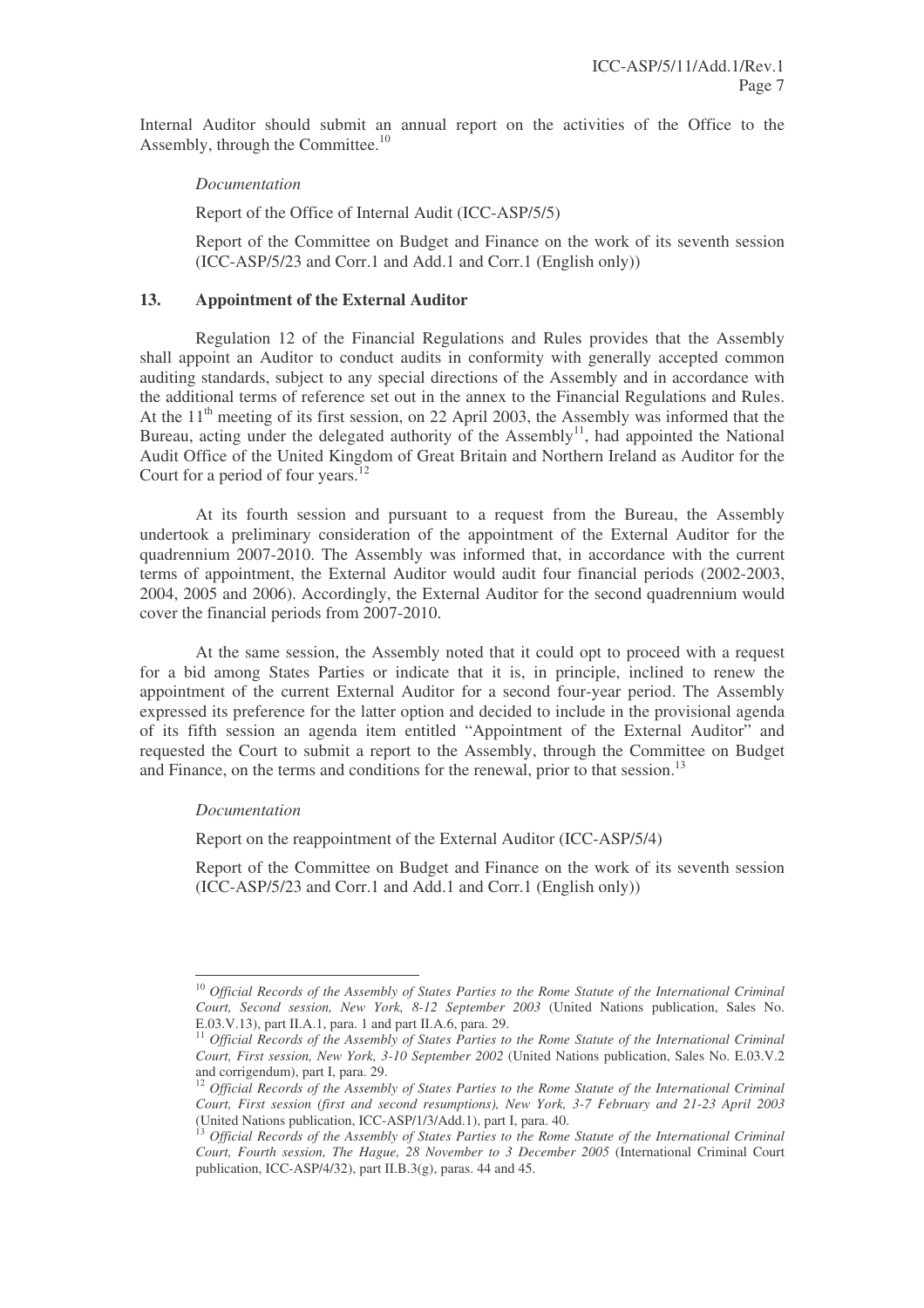# **14. Report of the Board of Directors of the Trust Fund for Victims**

By its resolution ICC-ASP/1/Res.6, the Assembly established a Trust Fund for the benefit of victims of crimes within the jurisdiction of the Court, and of the families of such victims, as well as a Board of Directors of the Trust Fund for the benefit of victims.

At the 5<sup>th</sup> meeting of its second session, on 12 September 2003, the Assembly elected the five members of the Board of Directors, whose terms of office commenced on the same date. In accordance with paragraph 11 of the resolution establishing the Trust Fund, the Board should submit an annual report to the Assembly on the activities and projects of the Fund.

# *Documentation*

Report to the Assembly of States Parties on the activities and projects of the Board of Directors of the Trust Fund for Victims for the period 16 August 2005 to 30 June 2006 (ICC-ASP/5/8 and Corr.1 (French only))

Report of the Committee on Budget and Finance on the work of its seventh session (ICC-ASP/5/23 and Corr.1 and Add.1 and Corr.1 (English only))

# **15. Report of the Special Working Group on the Crime of Aggression**

By its resolution ICC-ASP/1/Res.1, the Assembly decided to establish a Special Working Group on the Crime of Aggression, open on an equal footing to all States Members of the United Nations or members of specialized agencies or of the International Atomic Energy Agency, for the purpose of elaborating proposals for a provision on aggression to be submitted to the Assembly for its consideration at a review conference, with a view to arriving at an acceptable provision on the crime of aggression for inclusion in the Statute in accordance with its relevant provisions. The Assembly decided further that the Special Working Group should meet during the regular sessions of the Assembly or at any other time that the Assembly deemed appropriate and feasible.

At the  $8<sup>th</sup>$  meeting of its resumed first session, on 7 February 2003, the Assembly decided, inter alia, on the basis of a proposal of the Bureau, that the Special Working Group should meet during annual sessions of the Assembly, starting from its second session in 2003. It also decided that two to three meetings of the Assembly should be allocated to the Special Working Group and that that pattern should be repeated, as necessary, each year.

At its fourth session, in 2005, the Assembly decided, inter alia, that the Special Working Group in the years 2006 to 2008 should be allocated at least 10 exclusive days of meetings in New York during resumed sessions and should hold inter-sessional meetings, as appropriate.<sup>14</sup> It also decided to hold a resumed fifth session of not less than three days of the Special Working Group on the Crime of Aggression in 2007 in New York. For its part, the Bureau at a meeting of 13 January 2006 decided on the specific dates and to convene the resumed fifth session at United Nations Headquarters in New York, from 29 to 31 January 2007. 15

An informal inter-sessional meeting of the Working Group was held in Princeton, New Jersey, United States of America, from 8 to 11 June 2006.

<sup>14</sup> *Official Records of the Assembly of States Parties to the Rome Statute of the International Criminal Court, Fourth session, The Hague, 28 November to 3 December 2005* (International Criminal Court publication, ICC-ASP/4/32), part III, resolution ICC-ASP/4/Res.4, para. 37.<br><sup>15</sup> Ibid, para. 53.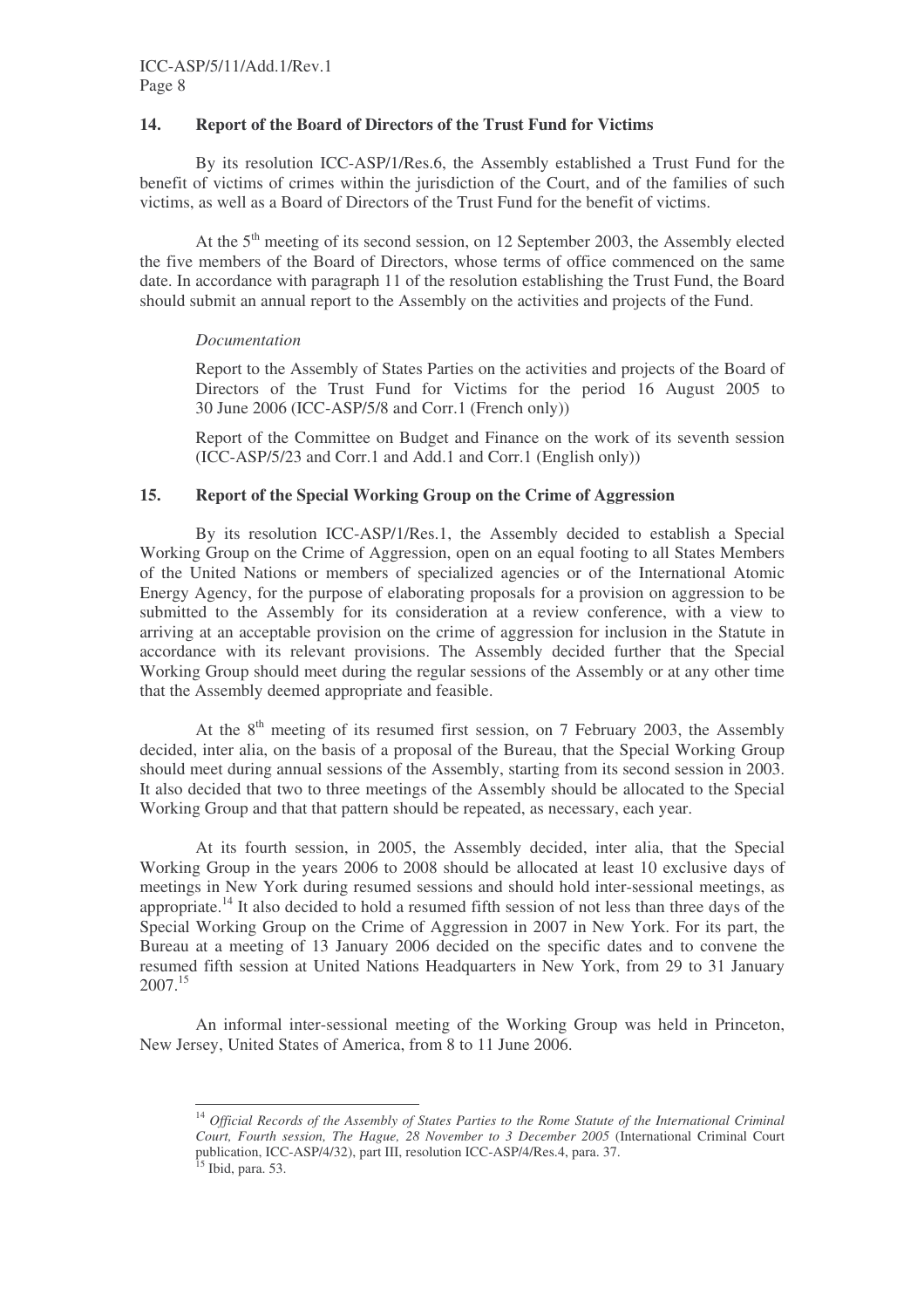*Documentation*

Note by the Secretariat (ICC-ASP/5/SWGCA/INF.1)

# **16. Long-term budgetary consequences of the pension scheme regulations for judges**

At its third session and by resolution ICC-ASP/3/Res.3 (appendix 2 to annex), the Assembly adopted the pension scheme regulations for judges on the basis, inter alia, that the scheme should be non-contributory and should be a direct charge to the budget of the Court. At the same session, the Assembly also requested the Committee on Budget and Finance to consider the long-term budgetary consequences of the pension scheme regulations for judges and to report thereon before the fourth session of the Assembly with a view to ensuring that appropriate budgetary provisions were made.<sup>16</sup>

At its fourth session, the Assembly, based on paragraphs 90 to 99 of the report of the Committee on the work of its fifth session<sup>17</sup>, agreed with the Committee's recommendations that the pension scheme should be funded on an accruals basis and that the pension fund should be managed externally. The Assembly also requested the Court to report to the Committee on the most cost-effective option for management of the fund, including the option of managing the fund via the United Nations Joint Staff Pension Fund. The Assembly also considered that the terms applicable to currently serving judges should apply provisionally to the judges elected in 2006 and further decided to refer the issue of the pension terms applicable to judges to the Committee for consideration and report – having regard, inter alia, to pension regimes applicable to judges in other international courts – in order to provide the Assembly with the tools to make an informed decision on the pension terms to be applied to judges of the International Criminal Court. The Assembly also requested the Committee on Budget and Finance to consider further the issue of whether existing pensions payable to individual judges who have served at other international tribunals and organizations should be taken into account in determining the pensions payable by the Court – while also examining the practice of such tribunals and organizations themselves in relation to this issue – and to report its findings to States Parties in advance of the fifth session of the Assembly. Finally, at the same session, the Assembly decided that unspent monies, up to a total of  $\epsilon$ 8 million, from the 2005 budget should be applied to meet the estimated costs of the accrual of pension liabilities from 2003 to 31 December 2006.<sup>18</sup>

#### *Documentation*

Proposal regarding conditions of service and compensation of judges and elected officials (ICC-ASP/3/12, annex I, appendix 2)

*Official Records of the Assembly of States Parties to the Rome Statute of the International Criminal Court, Third session, The Hague, 6-10 September 2004,* (International Criminal Court publication ICC-ASP/3/25), part III, resolution ICC-ASP/3/Res.3, annex

*Official Records of the Assembly of States Parties to the Rome Statute of the International Criminal Court, Fourth session, The Hague, 28 November to 3 December 2005* (International Criminal Court publication, ICC-ASP/4/32), part II.B.3(a), para. 38 and part III, resolution ICC-ASP/4/Res.9

<sup>16</sup> *Official Records of the Assembly of States Parties to the Rome Statute of the International Criminal Court, Third session, The Hague, 6-10 September 2004* (International Criminal Court publication, ICC-ASP/3/25), part III, resolution ICC-ASP/3/Res.3, paras. 22 and 25.

<sup>17</sup> *Official Records of the Assembly of States Parties to the Rome Statute of the International Criminal Court, Fourth session, The Hague, 28 November to 3 December 2005* (International Criminal Court

publication, ICC-ASP/4/32), part II.B.6(b), paras. 90-99.<br><sup>18</sup> Ibid, part II.B.3(a), para. 38 and part III, resolution ICC-ASP/4/Res. 9, para. 7.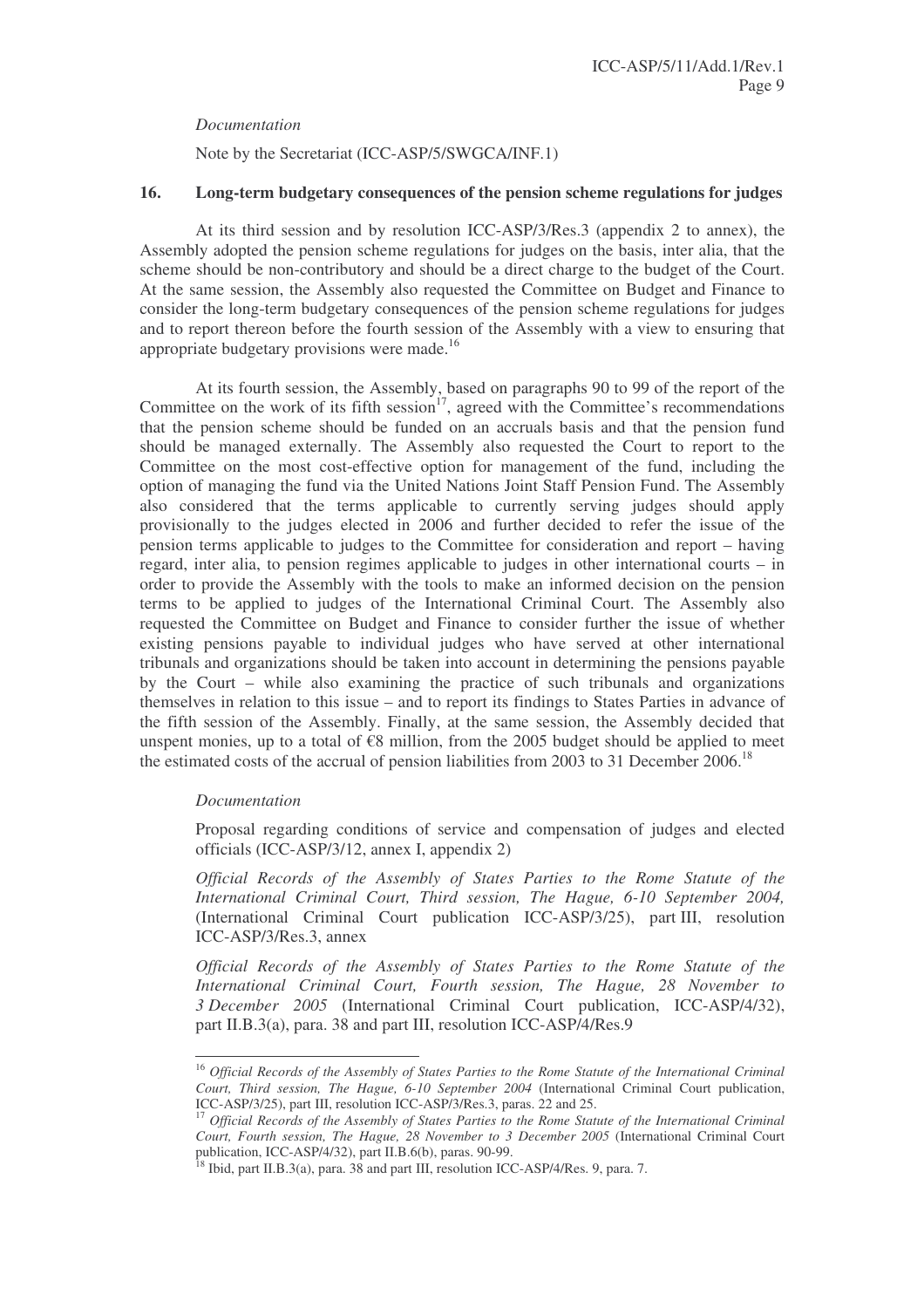Report of the Committee on Budget and Finance on the work of its sixth session (ICC-ASP/5/1)

Report on a procurement tender for the pension scheme for judges (ICC-ASP/5/18)

Report of the Registrar on pension schemes applicable to judges in other international tribunals (ICC-ASP/5/19)

Report of the Committee on Budget and Finance on the work of its seventh session (ICC-ASP/5/23 and Corr.1 and Add.1 and Corr.1 (English only))

# **17. Conditions of service and compensation of the Prosecutor and Deputy Prosecutors**

Article 49 of the Rome Statute stipulates that the judges, the Prosecutor, the Deputy Prosecutors, the Registrar and the Deputy Registrar shall receive such salaries, allowance and expenses as may be decided upon by the Assembly of States Parties.

At its third session, the Assembly took note of the proposal regarding conditions of service and compensation of the Prosecutor and Deputy Prosecutors contained in document ICC-ASP/3/12, annex II and, while reaffirming the provisions of ICC-ASP/1/Decision 3 on participation of the International Criminal Court in the United Nations Joint Staff Pension Fund, requested the Committee on Budget and Finance to consider that proposal, as well as any other appropriate alternative options and to report thereon before the fourth session of the Assembly.<sup>19</sup>

At its fourth session, the Assembly again took note of the report of the Office of the Prosecutor regarding this item, contained in the above-mentioned document, as well as the request of the Committee on Budget and Finance to the Court to report on the matter, including some costed options, at its next session and requested the Committee to report thereon before the fifth session of the Assembly.<sup>20</sup>

#### *Documentation*

Proposal regarding the conditions of service and compensation of judges and elected officials (ICC-ASP/3/12, annex II)

*Official Records of the Assembly of States Parties to the Rome Statute of the International Criminal Court, Third session, The Hague, 6-10 September 2004* (International Criminal Court publication, ICC-ASP/3/25), part III, resolution ICC-ASP/3/Res.3

*Official Records of the Assembly of States Parties to the Rome Statute of the International Criminal Court, Fourth session, The Hague, 28 November to 3 December 2005* (International Criminal Court publication, ICC-ASP/4/32), part II.B. $6(b)$ 

Report on the conditions of service and compensation of the Prosecutor and Deputy Prosecutors pursuant to paragraph 26 of resolution ICC-ASP/3/Res.3 (ICC-ASP/4/11)

Report of the Committee on Budget and Finance on the work of its sixth session (ICC-ASP/5/1)

<sup>19</sup> *Official Records of the Assembly of States Parties to the Rome Statute of the International Criminal Court, Third session, The Hague, 6-10 September 2004* (International Criminal Court publication, ICC-ASP/3/25), part III, resolution ICC-ASP/3/Res.3, operative para. 26.

<sup>20</sup> *Official Records of the Assembly of States Parties to the Rome Statute of the International Criminal Court, Fourth session, The Hague, 28 November to 3 December 2005* (International Criminal Court publication, ICC-ASP/4/32), part III, resolution ICC-ASP/4/Res.4, para. 34, and part II, para. 39.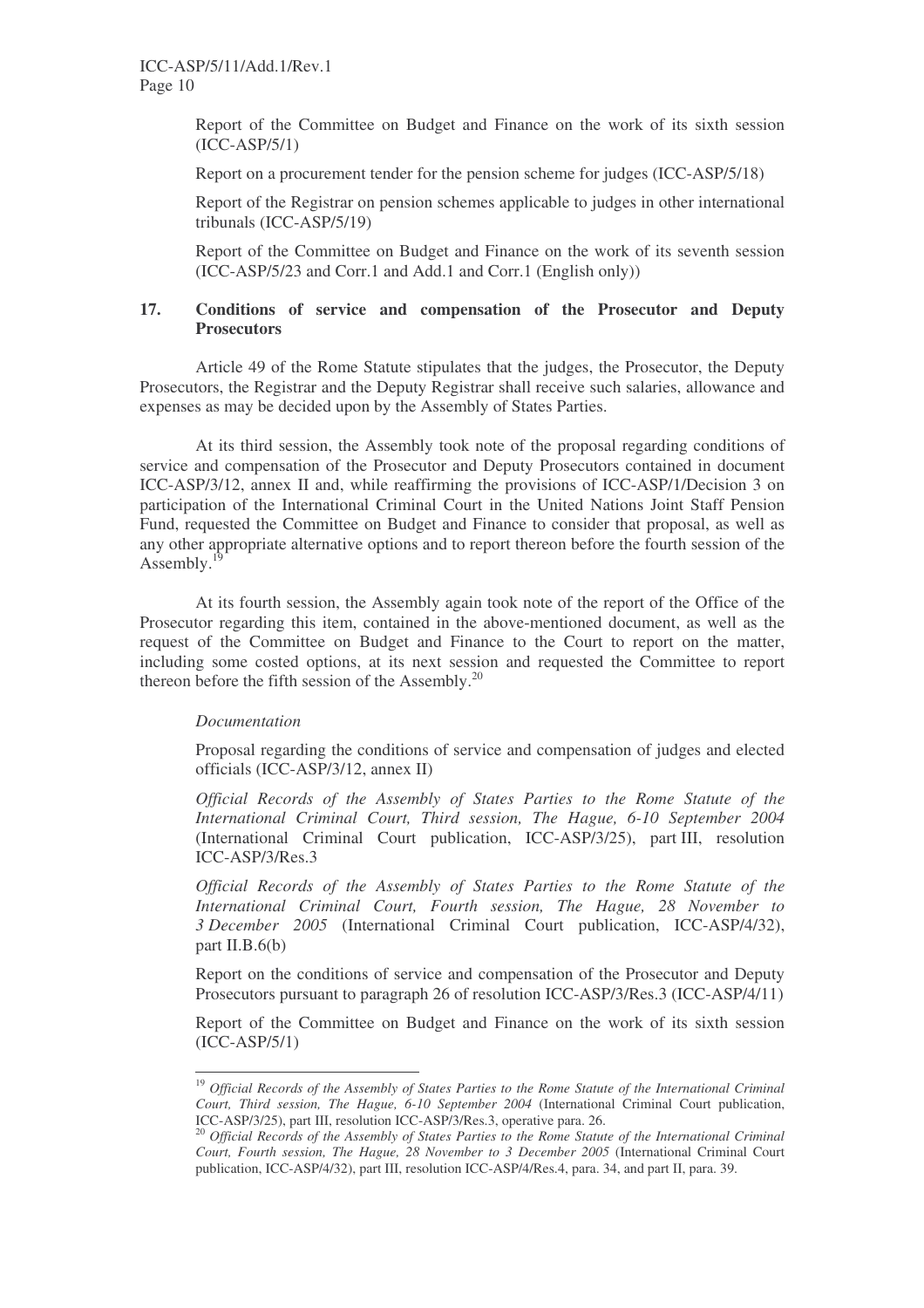Report on the conditions of service and compensation of the Prosecutor and Deputy Prosecutors (ICC-ASP/5/20)

Report on the conditions of service and compensation of the Prosecutor and Deputy Prosecutors: financial costings for pensions (ICC-ASP/5/21)

Report of the Committee on Budget and Finance on the work of its seventh session (ICC-ASP/5/23 and Corr.1 and Add.1 and Corr.1 (English only))

# **18. Premises of the Court**

#### **(a) Permanent premises**

At its fourth session, the Assembly, inter alia, emphasized that the Court, being a permanent judicial institution, required functional permanent premises to discharge its duties effectively; recognized that, according to the information so far available, a purpose-built building on the premises of the Alexanderkazerne would probably offer the most flexible solution in matching the requirements of a permanent court in terms of size, functionality and security; welcomed the additional financial bid made by the representative of the host State<sup>21</sup>; invited the Court to complete its staffing estimation and strategy planning well before the next session of the Assembly and to continue further preparatory and planning work on the detailed requirements of the permanent premises; and recommended that the Bureau of the Assembly and the Committee on Budget and Finance remain seized of the matter and report to the fifth session of the Assembly of States Parties on the issue of permanent premises of the Court. 22

#### *Documentation*

*Official Records of the Assembly of States Parties to the Rome Statute of the International Criminal Court, Fourth session, The Hague, 28 November to 3 December 2005* (International Criminal Court publication, ICC-ASP/4/32), annex II.

Report of the Committee on Budget and Finance on the work of its sixth session (ICC-ASP/5/1)

Report on the Court Capacity Model (ICC-ASP/5/10\*)

Strategic Plan of the International Criminal Court (ICC-ASP/5/6)

Report on the future permanent premises of the International Criminal Court: Comprehensive progress report (ICC-ASP/5/16)

Report on the governance arrangements for the permanent premises of the International Criminal Court (ICC-ASP/5/17)

Report of the Committee on Budget and Finance on the work of its seventh session (ICC-ASP/5/23 and Corr.1 and Add.1 and Corr.1 (English only))

Report of the Bureau on the permanent premises of the Court (ICC-ASP/5/29)

<sup>21</sup> *Official Records of the Assembly of States Parties to the Rome Statute of the International Criminal Court, Fourth session, The Hague, 28 November to 3 December 2005* (International Criminal Court publication, ICC-ASP/4/32), annex III.B, Statement of the representative of the host State at the 3<sup>rd</sup> meeting of the Assembly, on 2 December 2005.

<sup>&</sup>lt;sup>22</sup> Ibid, part III, resolution ICC-ASP/4/Res.2, paras. 1 to 5.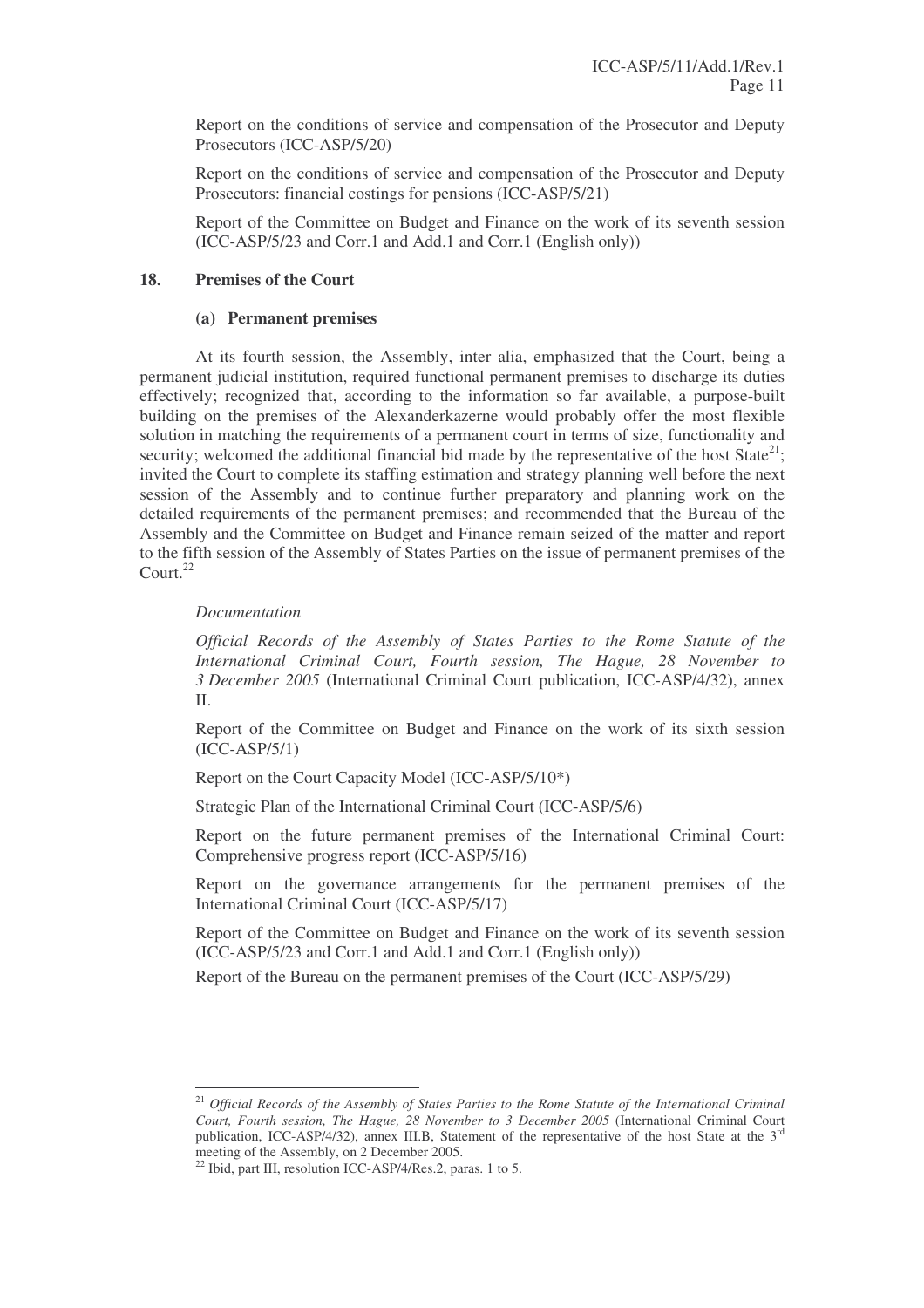### **(b) Interim premises**

At its resumed fourth session, the Assembly decided that the relevant Bureau mechanism in The Hague should discuss in an open-ended format all issues related to interim premises of the Court, with the immediate aim of submitting a report to the Bureau for its prompt consideration, in consultation with States Parties, and subsequent referral to the Committee on Budget and Finance. The Assembly further decided that the Committee should, at its earliest convenience but not later than its sixth session, advise the Assembly of States Parties as to the feasibility and appropriateness of any solutions regarding interim premises of the Court.<sup>23</sup> At its sixth session, the Committee considered an informal report of the Bureau dealing with three interim housing options, namely:

Option A: Binckhorstlaan

Option B: Prefabricated premises Sub-option i) Saturnusstraat Sub-option ii) Wegastraat

Option C: Leidschendam

In its informal report, the Bureau recommended the endorsement of option B (the prefabricated option), a recommendation which was endorsed by the Committee on Budget and Finance at its sixth session.<sup>24</sup>

#### *Documentation*

Report of the Committee on Budget and Finance on the work of its sixth session (ICC-ASP/5/1)

Report of the Committee on Budget and Finance on the work of its seventh session (ICC-ASP/5/23 and Corr.1 and Add.1 and Corr.1 (English only))

# **19. Staffing estimation and Strategic Plan of the Court**

At its fourth session the Assembly, inter alia, invited the Court to complete its staffing estimation and strategy planning well before the next session of the Assembly.<sup>25</sup>

Also at its fourth session, the Assembly, recognizing the importance for the Court to engage communities in situations under investigation in a process of constructive interaction with the Court, requested the Court to present a detailed strategic plan, including performance indicators, in relation to its outreach activities for consideration by the Committee on Budget and Finance and by the Assembly of States Parties, to enable it to consider this important issue in detail. 26

At the same session, the Assembly also noted the particular importance of communications in respect of field operations and their often high cost, but concluded that costs in the Information and Communication Technologies Section had grown rapidly and should be reduced in line with the recommendations of the Committee on Budget and

<sup>23</sup> *Official Records Assembly of States Parties to the Rome Statute of the International Criminal Court, Resumed fourth session, New York, 26-27 January 2006* (International Criminal Court publication, ICC-ASP/4/37), part II, resolution ICC-ASP/4/Res.12, paras. 2 and 3.

 $24$  Report of the Committee on Budget and Finance on the work of its sixth session (ICC-ASP/5/1), paras. 46 to 53.

<sup>25</sup> *Official Records of the Assembly of States Parties to the Rome Statute of the International Criminal Court, Fourth session, The Hague, 28 November to 3 December 2005* (International Criminal Court

publication, ICC-ASP/4/32), part III, resolution ICC-ASP/4/Res.2, para. 4.<br><sup>26</sup> Ibid, part III, resolution ICC-ASP/4/Res.4, para. 22 and part II, B.2., para. 30.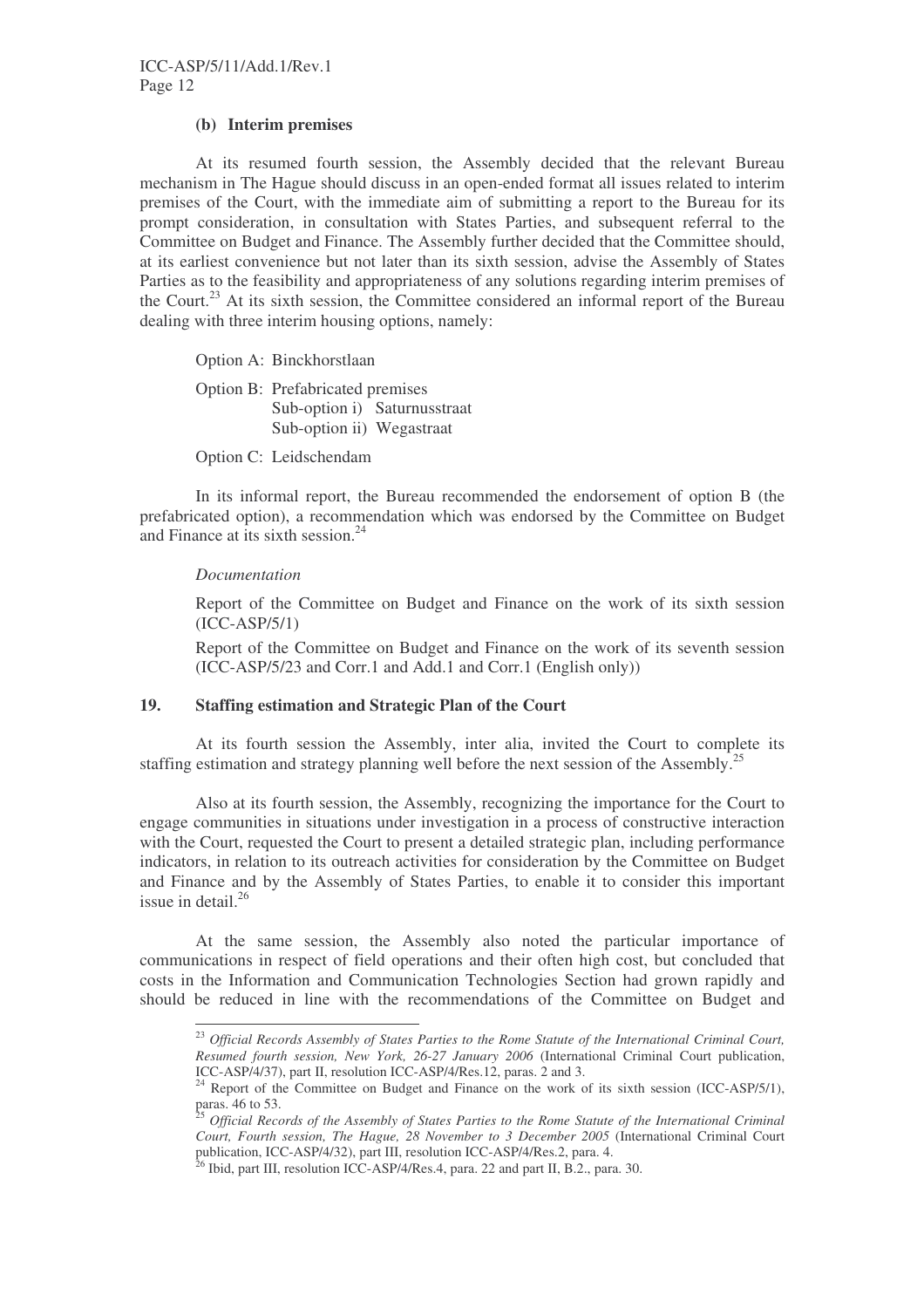Finance. The Assembly further endorsed the recommendation of the External Auditor and the Committee on Budget and Finance that the Court should develop an Information and Communication Technologies (ICT) strategy closely aligned to its core business objectives. The Assembly proposed that the Committee should examine this strategy in order to allow further consideration of ICT requirements at the fifth session of the Assembly.<sup>27</sup>

Finally, at the same session, the Assembly, reviewing the recommendations of the External Auditor and of the Committee on Budget and Finance contained in paragraph 24 of the report on the work of the Committee's fifth session<sup>28</sup> with respect to linking the budget to the Court's strategic goals, agreed with the recommendations, requested the Court to use the forthcoming Strategic Plan as the starting point for future budget planning, welcomed the Court's decision to develop a Court Capacity Model and looked forward to future consideration of the Model by States Parties.<sup>29</sup>

# *Documentation*

Report of the Committee on Budget and Finance on the work of its sixth session (ICC-ASP/5/1)

Strategic Plan of the International Criminal Court (ICC-ASP/5/6)

Report on the strategy of the Court on Information and Communication Technologies (ICC-ASP/5/7)

Report on the Court Capacity Model (ICC-ASP/5/10\*)

Strategic Plan for Outreach of the International Criminal Court (ICC-ASP/5/12)

Report of the Committee on Budget and Finance on the work of its seventh session

(ICC-ASP/5/23 and Corr.1 and Add.1 and Corr.1 (English only))

Report of the Bureau on the strategic planning process of the International Criminal Court (ICC-ASP/5/30 and Corr.1 (English only))

# **20. Decisions concerning the dates and venue of the next session of the Assembly of States Parties**

In accordance with rule 5 of the Rules of Procedure, the date of commencement and the duration of each session of the Assembly shall be decided by the Assembly at its previous session.

# **21. Decisions concerning dates and venue of the next session of the Committee on Budget and Finance**

In accordance with paragraph 4 of the annex to resolution ICC-ASP/1/Res.4, the Committee shall meet when required and at least once per year. At its seventh session, the Committee decided to recommend to the Assembly that its eighth session be held in The Hague from 23 to 26 April 2007 and that its ninth session be held, tentatively, from 8 to 12 October 2007, the latter dates to be confirmed at the Committee's April session.

<sup>&</sup>lt;sup>27</sup> Ibid, part II.B.2., para. 23.

<sup>28</sup> Ibid, part II.B.6(b), para. 24.

<sup>29</sup> Ibid, part II.B.1(c), para. 13.